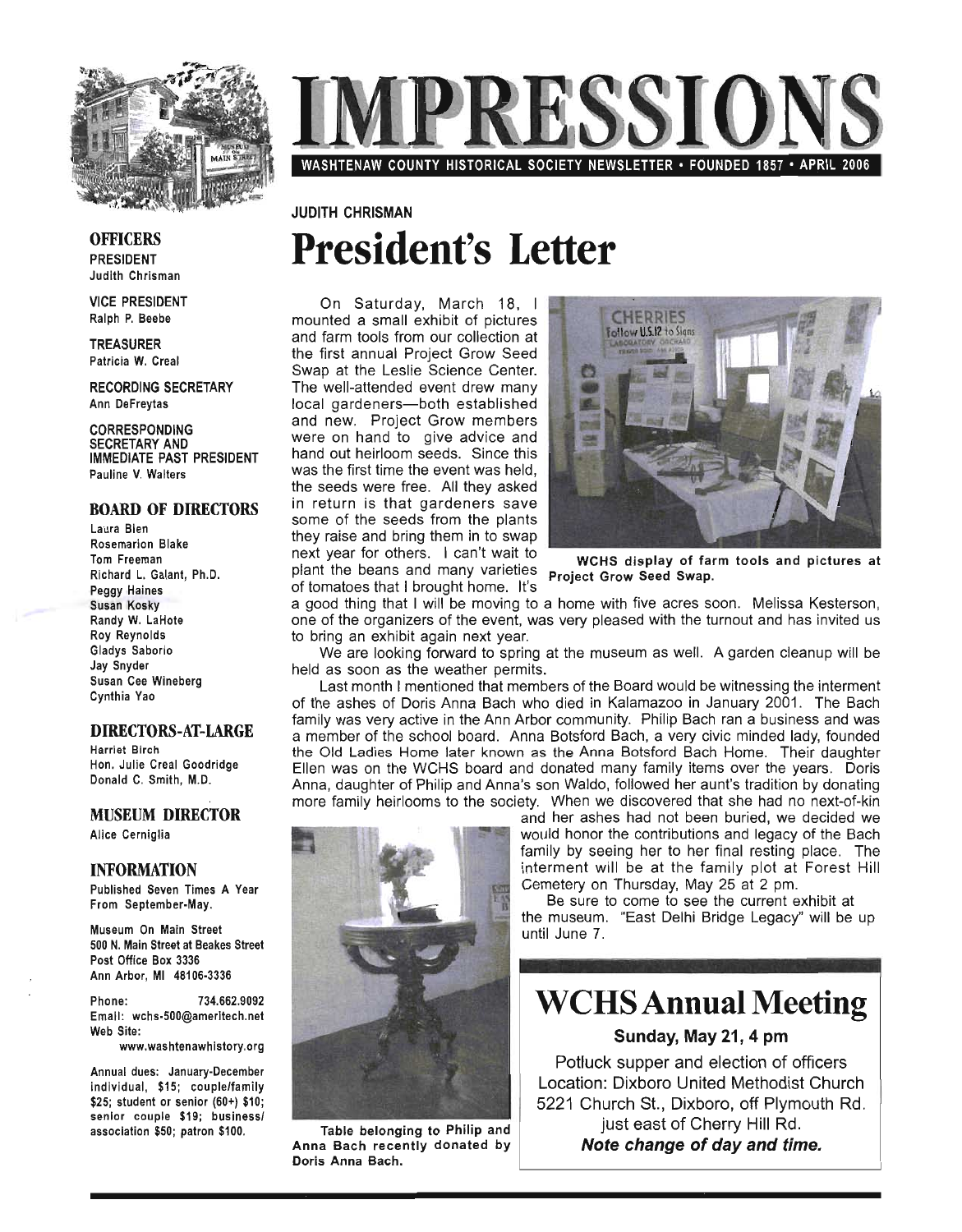# A TALK BY JEFF MORTIMER LAURA BIEN **"Names On The Land"**

#### Introduction by Ralph Beebe:

Thank you very much for coming out on a beautiful day ... no snow, no sleet... You're in for a treat ... about places and features and where the names came from, like "Scio"; what's the derivation of "Scio". Our speaker has earned a degree in history in 1967, and has never quite gotten over it. He immediately put his education to good use by becoming a sportswriter for the Poughkeepsie New York Journal and continued to haunt newsrooms for the next 23 years, as a reporter assigned to various beats, and as a section editor.

He has managed to support himself for the last 12 years as a freelance writer and editor, with Webster Township. many articles in the Ann Arbor



Scio Township was one of four places in Washtenaw County named for the Greek War of Independence: Scio, (named for the Greek island of Chios), the city of Ypsilanti, Freedom Township, and, indirectly,

Observer, and the Automotive News. This [holds up article] is the article from the Ann Arbor Observer from January, 2005. He's also written for a host of alumni magazines and is the author of three books, and is the principal editor of four. He says the best thing about writing for a living is that it enables him to count research as work. He doesn't claim to be an expert in place names beyond what he learned in preparing an Observer article. This provoked me to invite him to speak.

He happily confesses his ongoing fascination with history in general, and American history in particular. Especially the era of the colonial period through the early days of the Republic. So let me present our speaker this afternoon, with "Names on the Land": Jeff Mortimer.

[Jeff Mortimer]: Well, Ralph really said it all, so, I'm going to have to cut my time short. I recently read a description of journalists as "professional amateurs," and it really delighted me, because that is the way I have often felt, and when Ralph first contacted me, I thought that he thought that I had a "show to go," that this was something I had ready, with graphics and Power Point and all of that, and in fact, it was just a case of getting research counted as work. It was a subject I was interested in, and I thought I could put something together in the way of an article for the Observer and then get paid for it. I don't really know much more about this than what I learned to write the story, and I don't know how many of you have read the story. It is also entirely possible that some of you know more about this stuff than I do.

Ann Arbor was actually on two underground railways, because of its proximity to Canada. Pontiac Trail was one of them. I'm not clear why they would send them up Pontiac Trail when they could go the other way to Detroit. And Eber White, for whom the school and the street are named was very prominent in the Underground Railroad in Ann Arbor, and helped many runaway

slaves get to freedom.

I am a cat person, or at least I own cats ... 1 go back and forth on what level you are a "cat person," and one who just lives with cats. I like to give my cats people names. My current trio are Amelia, Emily, and Zoe, and in the past I've had Jeffrey and Rhonda, I agree that they are "fur people," and thus deserve the dignity of people names. I never had a Fluffy or a Snowball or a Smoky. Sometimes I call Amelia the Grey Ghost, but, in the end, who cares what I call my cats. And, who cares what you call your kids, other than you and your kids. But place names are obviously a different story. Many people are affected one way or the other by place names, and there are three ways that places get named.

Place names: very often the origins would find their way into diaries, into records of township meetings, because of their significance. Street names, as a drive through almost any subdivision will tell you, sometimes have as much [meaning] as cat names. People wouldn't write in their diaries why such and such a street got a name. So, figuring out street names is very much a matter of speculation. And trying to piece together what little morsels of information you can find here and there.

Main and Huron are pretty obvious where they came from. One of the street names that convinced me that I wasn't going to write about them was Fountain Street. Fountain Street could have been named for the natural features of the area. There are a lot of creeks in that part of Ann Arbor; there's a Spring Street and a Brook Street and a Bath Street. However, as I looked through reference books and old documents in an 1881 publication that was an encyclopedic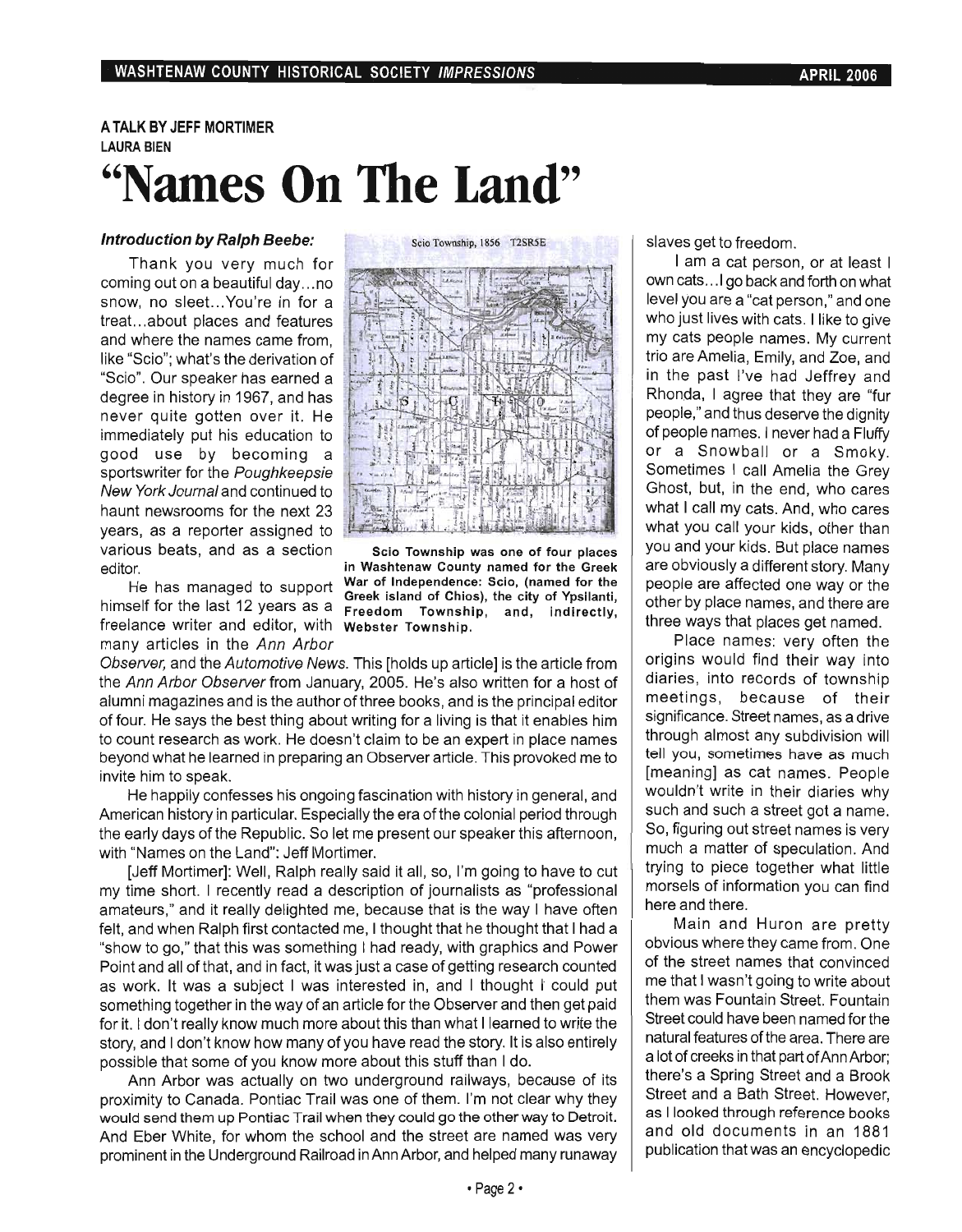history of Washtenaw County, I said I'm going to look for the name "Fountain." Well, guess what. There was a Javis Fountain, who was a sergeant major in the Manchester Union Guard in 1857, and the author of this history of Washtenaw County believes that he was the state quartermaster in the Civil War. At that time the states were responsible for raising troops and equipping them and then they were turned over to the federal government from there. And Javis Fountain may well have been in charge of that in the Civil War.

There was a Cyrus Fountain, who was listed as a member of the 4<sup>th</sup> Cavalry, in 1862. There was a Dempsey Fountain, who was a graduate of the medical college in 1869 and listed as a Washtenaw County resident; that's about all I could find out about it. But can we find out if any of these Fountains had anything to do with Fountain Street? Nope.

I can tell you that Wall Street, and Canal Street, and Broadway, were named by Anson Brown; Anson Brown was one of the..well, consider the original founders of Ann Arbor. Like many founders of towns, they were essentially real estate speculators. They bought a bunch of land cheap from the government, and then waited for the farmers and the blacksmiths and the tanners and the mill people to say, "Oh, this would be a great place to go and settle." And the Erie Canal was finished in 1825, and was like the superhighway to Michigan. All of a sudden, you could get direct from New York to Detroit. .. even better than Northwest. And so immigrants were flooding into the area.

In 1824, the population of Washtenaw County was somewhere between 15 and 30. In 1827, it was almost a thousand. [Ann Arbor founder] Rumsey was from New York. [Ann Arbor founder] Allen was from Virginia, but he had gone to New York, and then met Rumsey in New York, and Allen was a fascinating figure.

He founded several other towns in Michigan, and then went back to New York to make a fortune on Wall Street, went bust in the Panic of 1837, and then went to California for the Gold Rush, and died there in 1851. Anson Brown arrived here shortly after Allen and Rumsey, and founded the part of Ann Arbor that is north of the Huron River. It's now called "Lower Town." Anson Brown founded Lower Town and was making a bid to become the head honcho hereabouts; postmaster for awhile, and he apparently read the mail, to find out what the competition was doing .... He named Broadway, he named Wall Street, he named Canal Street. And then he died in a cholera epidemic.

Pontiac Trail was originally called Pontiac Street, and I was never able to find out when it changed or why. State Street was so named because Ann Arbor was making its bid to be the state capitol, and didn't get it. Consolation prize was the U of M. But it kept the name of State Street, which is a fairly common name, as is Division Street. For years I thought Division Street was so named because it divided the wet town from the dry campus. And I learned, that the border wasn't there.

Allen and Rumsey, when they platted the town originally, the deal was that Allen got to name the streets north of Huron, and Rumsey got to name the streets south of Huron, and then the streets perpendicular to Huron were essentially numbers. Allen named his streets Catherine, Ann, and North. North is now Kingsley. Ann was his wife. Nobody knows who Catherine was. It's possible that Ann Allen would have been interested in knowing who Catherine was.

Rumsey named his streets Washington, Liberty, and William. Nobody knows who William was. For a long time the story was that William was named for Willie Maynard-but the street was named before Maynard was a prominent citizen. Rumsey did have a younger brother named William. That could be it. Again, there's no way to prove it. At least it's given us a street that people are always trying to add an "S" to.

Place names: there are three sources for names. Honorific, Descriptive, and Commemdatory. Honorific is named for somebody. St. Louis. New York, named for the Duke of York. A descriptive is pretty obvious: Bay City. Commendatory: many of these towns were founded by real estate speculators, and they wanted to give the town a name that would lure people. So one of the purest examples of the commendatory-again, there's no way to prove it, but how else would you explain "Superior Township?"

And "Washtenaw"—is a very tricky one to figure out, and one that requires a certain amount of imagination to imagine how it arose, but it seems to have come from an Ojibway word, which means "far country," or "land beyond," or, as I cleverly put it in my story, "far out." It got that name because after the settlement of Detroit in 1701, this was the furthest away that the indigenous people had spread ... this was the urban sprawl of the time. They'd gotten this far out, and thus, Washtenaw.

Honorifics: as I mentioned, there was an awful lot of traffic from upstate New York and New England to Michigan. And by far the most common source of place names in Washtenaw County was place names in New York, or Massachusetts. Chelsea, for example, is named for Chelsea, Massachusetts. Alisha Compdon, who was involved in the building of the railroad in what is now known as Chelsea, was from Chelsea, Massachusetts. Manchester was named for a township in Ontario County, New York, which in turn was named for Manchester, England, because the town was on a river, and the hope was that the town would become as prosperous as Manchester, England.

Salem was named for Salem, New York. Salem is the Anglicization of the Hebrew work "Shalom," meaning "peace." Salem was one of the most popular place names in the United States, for just that reason; for its religious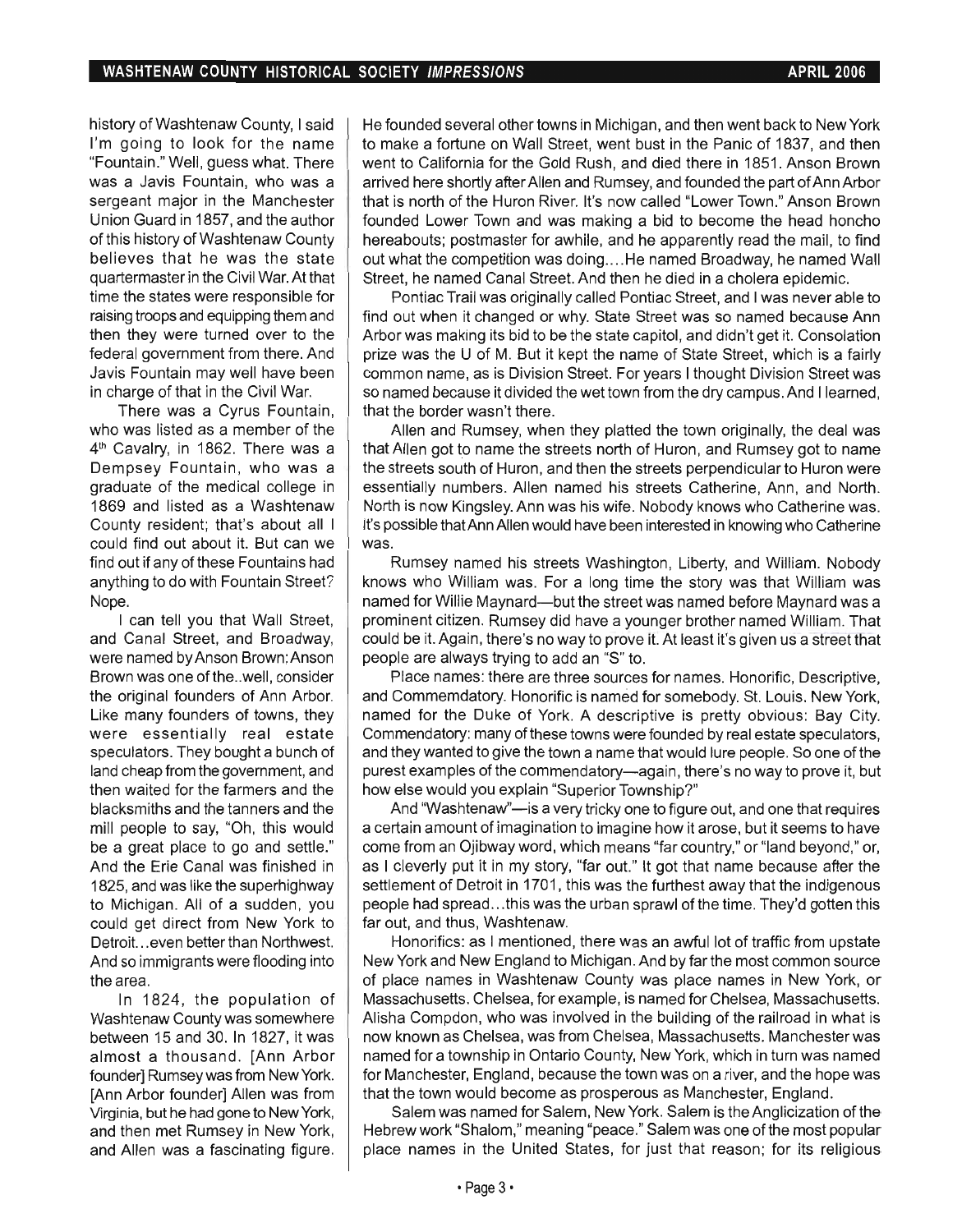significance.

York. An honorific for New York. Also, towns or townships in New York: Bridgewater, Lodi, Lima, Augusta, and Salem.

Sharon originally was called Peppergrass. Sounds kind of like a '60s term. It was named for Sharon, Connecticut; again, a Northeastern namesake. Bridgewater, New York: named for a town in Somerset shire, England. Honorific: by far the most interesting to me is Dexter, named for Judge Samuel Dexter, who purchased the first land there in 1824.

There are three places in Washtenaw County that are named for the Greek drive to gain their independence from the Ottoman Empire in the 1820s. The most obvious name is Ypsilanti, named for Demetrius Ypsilanti, who was a Greek freedom fighter. Ypsilanti predates Ann Arbor and had its first structure built in 1809. Gabriel Godfrey was the proprietor, followed by Benjamin Woodruff. His settlement was called Woodruff's Grove. In 1824, Father Gabriel Richard, representative of the Michigan Territory, got a road built from Detroit to Chicago, and the place where that road crossed the Sauk Trail was at the Huron River about a mile north of Woodruff's Grove. Well, the next year, three prominent settlers, judge Augustus Woodward, John Stewart, no, not that Jon Stewart, and William Harwood pooled their land and platted a settlement.

Woodward never lived here, by the way. Just owned land. Absentee landlord. Stewart wanted to call it "Waterville." Kind of a descriptive. Harwood wanted to call it "Palmyra," after a town in New York he was from. But they compromised on "Springfield," a nice, generic name.

So they sent a surveyor to Detroit, then the capitol of the Territory, to report the plat of Springfield, and Judge Woodward was waiting for them, and he had decided that he was a big fan of Demetrius Ypsilanti, and there was a lot of popular support for the Greek war of independence in the U.S., partly because there was a classical revival going on at the time, and things Greek were valued and esteemed, and very popular, and of course Greece was known as the cradle or origin of democracy, and here was another freedom-loving nation fighting for independence, so it really caught the imagination of the American public, including Judge Woodward. And Judge Woodward said,



Pittsfield Township was named for William Pitt the Elder, Earl of Chatham, who was one of the leading proponents of the rights of the American colonists during the Colonial and Revolutionary period.

"You're going to call the town Ypsilanti." And they "Or, I can just not record the plat." So, it became

또 With his forces  $\frac{1}{2}$  outnumbered 100 to 1. And then withdrew during the iIi ", If. ''::''. lJ' ':::,. ,t H ;;;,@~ " •. , ':~: .. *Vf;;:-* d •.• I • night through Turkish lines h 'isH. -.. , •• , ' j:;J i~r H,ll.·- V' ••• 'wi .. h - -. F';";': · F.5 .C-L..=-f=-b-f'-'L.--'=:::.::J....r r-1-r-f---r==F-j without losing a man. His without losing a man. His without losing a man. His ... <sup>對插插插</sup> an officer in the Russian army, and was one of the  $\frac{1}{\ln\left|\frac{1}{\ln\left|\frac{1}{\ln\left(\frac{1}{\ln\left(\frac{1}{\ln\left(\frac{1}{\ln\left(\frac{1}{\ln\left(\frac{1}{\ln\left(\frac{1}{\ln\left(\frac{1}{\ln\left(\frac{1}{\ln\left(\frac{1}{\ln\left(\frac{1}{\ln\left(\frac{1}{\ln\left(\frac{1}{\ln\left(\frac{1}{\ln\left(\frac{1}{\ln\left(\frac{1}{\ln\left(\frac{1}{\ln\left(\frac{1}{\ln\left(\frac{1}{\ln\left(\frac{1}{\ln\left(\frac{1}{\ln\left(\frac{1}{\ln\left(\frac{1$ and his son carried on in that tradition, and it was for him that Ypsilanti was named.

What has this got to do

with Scio Township? Well, there was a lot of misinformation about the naming of Scio, including on the Township's website. One historian said, "Well, the early records were destroyed in a fire and so nobody knows why the township was named for the Latin word for "I know." But of course there is not one shred of evidence to say that it was named for the Latin term for "I know," and why would it be? I mean, we know that's what the word is, but, as they say, what does that have do with the price of eggs?

It's a somewhat convoluted story, but the island of Chios was apparently described as the seat of modern Greek literature: here were libraries, printing presses, and other establishments. And in 1823, this island was overrun by Turks, the libraries and printing presses were burned, and the population was enslaved, and it became a defining event, a sort of rallying cry, for people who were on the side of the Greeks and their freedom. And in January 1824 Daniel Webster who was a member of the House of Representatives from Massachusetts, got up and gave a speech that was very melodramatic, detailing the horrors of this event, and seeking support for the Greeks.

Weeks or months later in the untamed wilderness of Michigan Territory, Webster's admirers read this speech and were struck by it.. .and Scio was apparently a mistranscription of what Webster said. Could be a journalist messed up, or a secretary, but Scio is actually a misspelling of Chios. So it could have been Chios Township, instead of Scio Township.

And not only that, but Webster township was also named for Daniel Webster. So, indirectly, Webster Township along with Ypsilanti and Scio got their names from the Greek war of independence. Also, Freedom Township, which is sort of a commendatory name, but my own feeling is that we could also put that in the category of a name arising from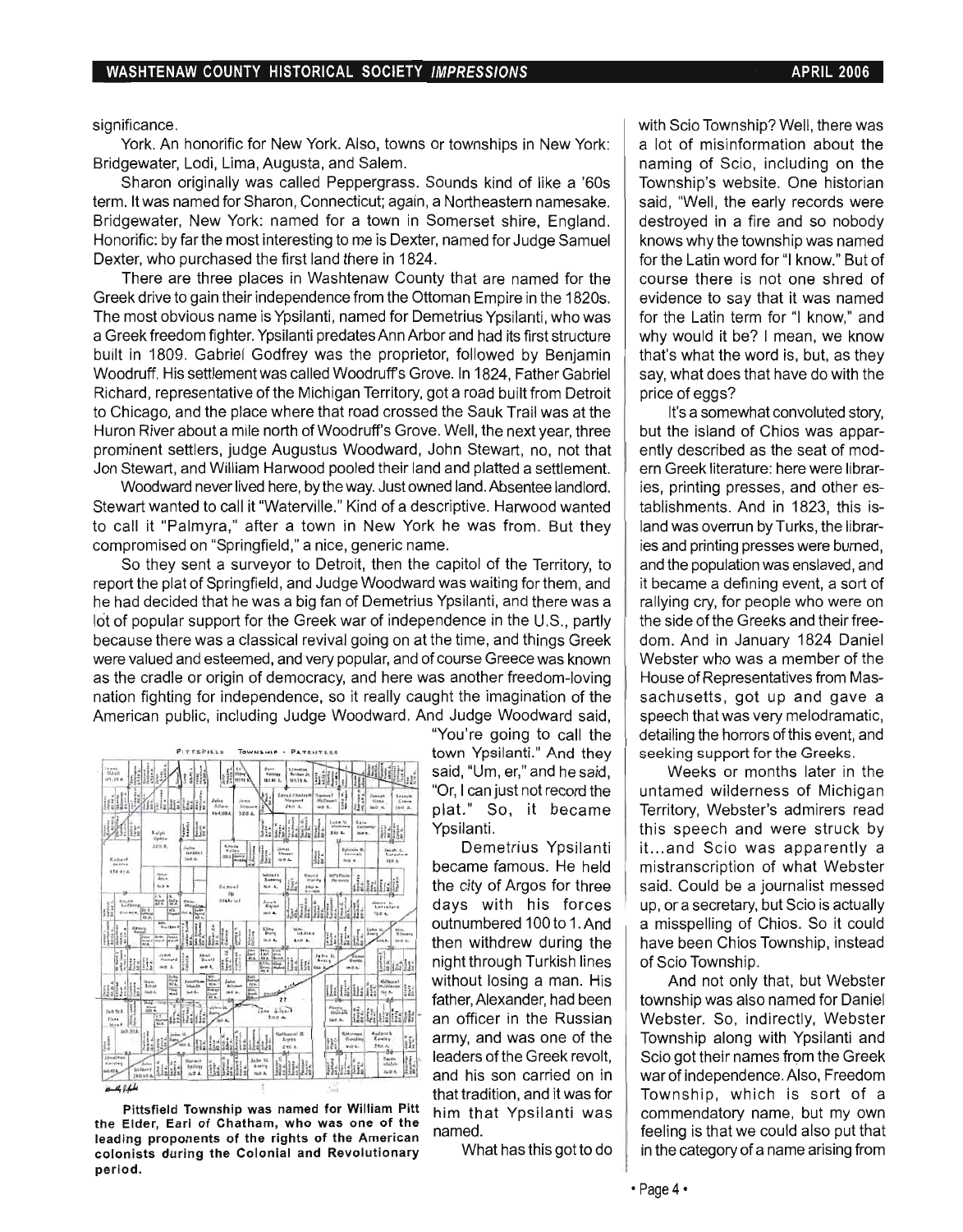the Greek War of Independence as well.

Another honorific name: Pittsfield Township. Pittsfield was first settled in 1824. Settlers from New York, Virginia, Pennsylvania, New England, the usual suspects. It was the site of the first schoolhouse in Washtenaw County, built in Pittsfield in the summer of 1825. The first person to buy federal land in what is now Pittsfield Township was George Noyes.

There was a meeting to pick a name at the schoolhouse, in 1834, which was when Pittsfield Township was formally being established. At that time, Dexter Township was about half of Washtenaw County, and also parts of Livingston and Jackson, and it got subdivided into smaller units. Thirteen citizens went to the schoolhouse in the winter of 1834 to select a name for the township. Each of them had come from a different town in New York. Imagine... the mind reels. Might have been a cold night, but it could have been a hot meeting.

Edward Carpenter-yes, Carpenter Road-proposed that the township be named in honor of William Pitt the Elder, Earl of Chatham, who was one of the leading proponents of the rights of the American colonists during the Colonialist and Revolutionary period. Partly, I suppose, for the virtuous reasons and partially because he thought it was worth defending. In any case, they went along; it was a great compromise. So, originally, Pittsfield Township was called the township of Pitt, renamed Pittsfield Township in 1839, and then Pittsfield charter township in 1972.

Also, in terms of a very obvious descriptive: Saline. Water and salt, essentially. Six Indian trails met at the salt wells along the river, south of where the current city is located.

Ann Arbor: There are many stories, some rather fanciful, O. W. Stevenson, in a 1927 book called, "Ann Arbor: The First 100 Years," said that John Allen was trying to come up with a name, had the town platted, but he didn't have a name. And he happened to run into Mary Ann Rumsey sewing in an arbor. Allen mentioned what a beautiful place this was and Mrs. Rumsey supposedly said, 'This is Ann Arbor; don't you think that is a good name for the place?" Nice story, but hard to document. And hard to believe that in a town of a couple log cabins that Rumsey's wife would have time to sew in an arbor.

Another similar story was that the wives would get together to gossip in a place called "Ann's Arbor." A faScinating tale, in a book called "Ann's Amazing Arbor." The gist of the story was that Governor Cass sent out surveyors and that most of these surveyors were rough-and-tumble characters, heavy drinkers, German for the most part, not a very strong command of the English language, and their job was to mostly straighten and mark Indian trails. And supposedly one of them botched the job and hung signs around the place saying 'This is an Error," with "error" spelled with an "A". Sure. It seems very far-fetched .

Stevenson does say that there was a name for the area as far back as 1821, years before it was founded. Two men "took a ramble up the Huron as far as "Annarbour," Maddeningly, Stevenson has no citation for this. No one else cites this. I suspect that it's shaky.

John Allen, said that whatever town he founded, he would name for his wife, and he was thinking of Annapolis. There also was a town in Virginia, not far from where he grew up, called Arbor Hill, so there may have been an elements of nostalgia.

Ann Arbor is the only place in the world called Ann Arbor. There are 53 Springfields in the US, and 19 states that have two Springfields. Sylvan Township is a descriptive, and probably a commendatory. There's only a brief reference, but it's supposedly named by the wife of the postmaster, which makes it the only township with given by a woman. However, Ann Arbor is the only place that was named for women. And if you were going to move lock, stock, and barrel from New York, it probably sounded pretty good.

#### SUNDAY • MAY 21, 2006

# **Annual Meeting & Election**

## **Officers**

| Corresponding Secretary  Pauline Walters |  |
|------------------------------------------|--|
| Recording Secretary/IPP  Judith Chrisman |  |
|                                          |  |

## **Directors -- Term ending in 2009**

Ann DeFreytas Lawrence Kestenbaum Sue Kosky Jay Snyder

### **Directors -- Term ending in 2008**

Fill space created by resignation Susan Nenadic

# **Endowment Committee**

Tom Mich

Nominations may also be made from the floor.

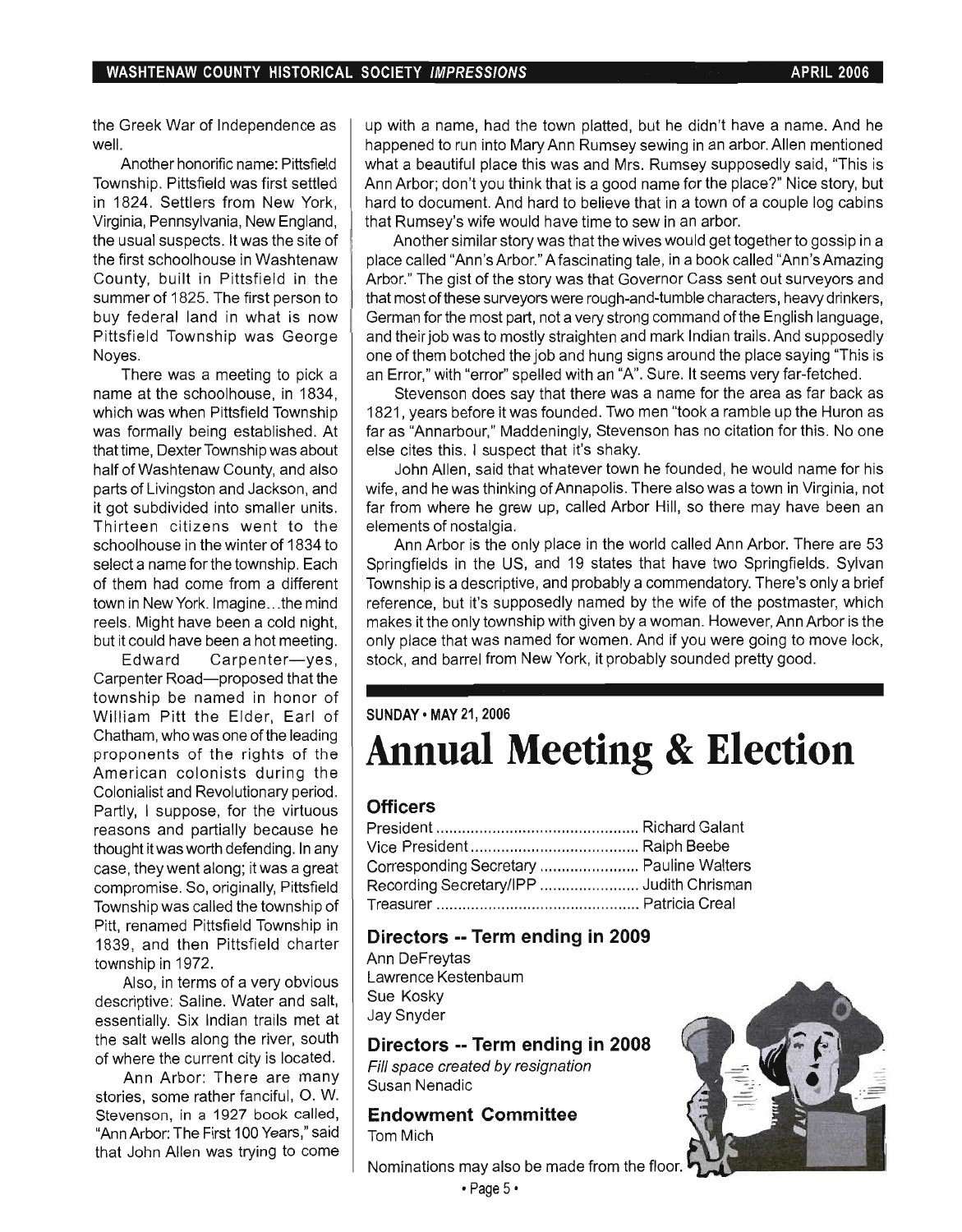# Upcoming Historical Events | Do You Have

## Saturday May 6: Antiques Appraisal: Washtenaw County Historical Society.

10 a.m.-3 p.m., Dixboro United Methodist Church, near Cherry Hill Rd. off Plymouth Rd., across from Dixboro General Store. \$10 (verbal appraisal per item), \$15 (written appraisal per item). 662-9092.

Bring antiques for appraisal by representatives from the DuMochelie Gallery. Refreshments will be available for purchase.

# Friday May 19:

# 55th Annual Home Tour 2006: Ann Arbor Women's City Club.

10 a.m.-6 p.m. Tickets \$13, available in advance at the City Club and in Ann Arbor at Alexandra's, Anderson Paint and Wallpaper (West Stadium and Washtenaw), Delux Drapery, Downtown Home & Garden, John Leidy Shop, Tiara Hair Stylists, and Wenk's Pharmacy. Tickets \$15 on the tour date. 662- 3279.

The tour features 4 private homes and the fraternity house Phi Delta Theta, Ozone House, the Evans Scholars house, and the City Club. Proceeds benefit Ozone House. Lunch is available at the City Club (11 a.m.-2 p.m., \$13).

# Saturday May 20:

## Springtime on the Farm: Rentschler Farm Historic Museum.

11 a.m.-4 p.m., Rentschler Farm, 7640 E. Michigan Ave., Saline, near Sauk Trail Shopping Center. \$1 donation (kids free). 769-2219.

Opening day for this century-old sheep farm, now a museum which recreates 1930s farm life. Farmers at each exhibit give talks and demonstrate blacksmithing and other traditional crafts. Also, a chance to see piglets, sheep, chickens, ducks, and geese. Refreshments available. Live music. Free wagon rides from the Sauk Trail shopping center, at Michigan Avenue and Ann Arbor-Saline Road.

# Sunday May 21: Annual Meeting: Waterloo Area Historical Society.

1 :30 p.m., Waterloo Area Farm Museum, 9998 Waterloo-Munith Rd. (left at the dead end of Clear Lake Rd. from 1-94 exit 153), Waterloo Twp. Free. (517) 851-7890.

After a short business meeting, the Two Hearted String Band performs a set of Civil War era songs. Followed by a potluck dinner (bring a dish to pass with serving utensil).

# Sunday May 21:

# "Introduction to Scottish Genealogy": Genealogical Society of Washtenaw County.

1 :30 p.m., St. Joseph Mercy Hospital Education Center auditorium, 5305 Elliott Dr. (off E. Huron River Dr. at Clark Rd.). Use parking lot P and look for the club's signs. Free. (734) 483-2799.

Talk by EMU School of Technology studies lecturer Bob Ferrett, a Scottish genealogy expert who teaches genealogy classes for Elderwise. Followed by 'There Are No Dumb Questions in Genealogy," a Q&A with a panel of club members.

# **Some Time To Spare?**  Some Talent **To Share?**

The Washtenaw Historical Society, "Museum on Main Street" is looking for volunteers for the following tasks.

Garden Help: Good opportunity for Master Gardener community hours. From general spring maintenance to planning the plantings in this historic home.

Docent Opportunities: Saturday or Sunday, Noon-4 PM. Greet visitors and assist in explanation of current exhibit. Commitment- as your schedule permits.

Office Help: Filing, letters and data entry. Good organization skills necessary.

Membership Trainee: Work with current membership chair to take over these tasks in near future. Requires good computer skills and on-site training. Commitment  $-$  off and on several hours at peak times.

Exhibition Research and Preparation: Help with the research and development of an exhibition program fro the museum. Commitment - a few hours a month.

Outreach and Education Assistant: Assist with the growth and development of an educational outreach program for the Museum. Flexible commitment

General Maintenance: For minor repairs, painting. Especially needed: a person to check the thermostat, outside light timer and filters on a monthly basis. Commitment - a couple of hours a week or as needed.

Contact: Alice Cerniglia -Director, Washtenaw County Historical Society, Museum on Main Street. Phone; 734-662-9092.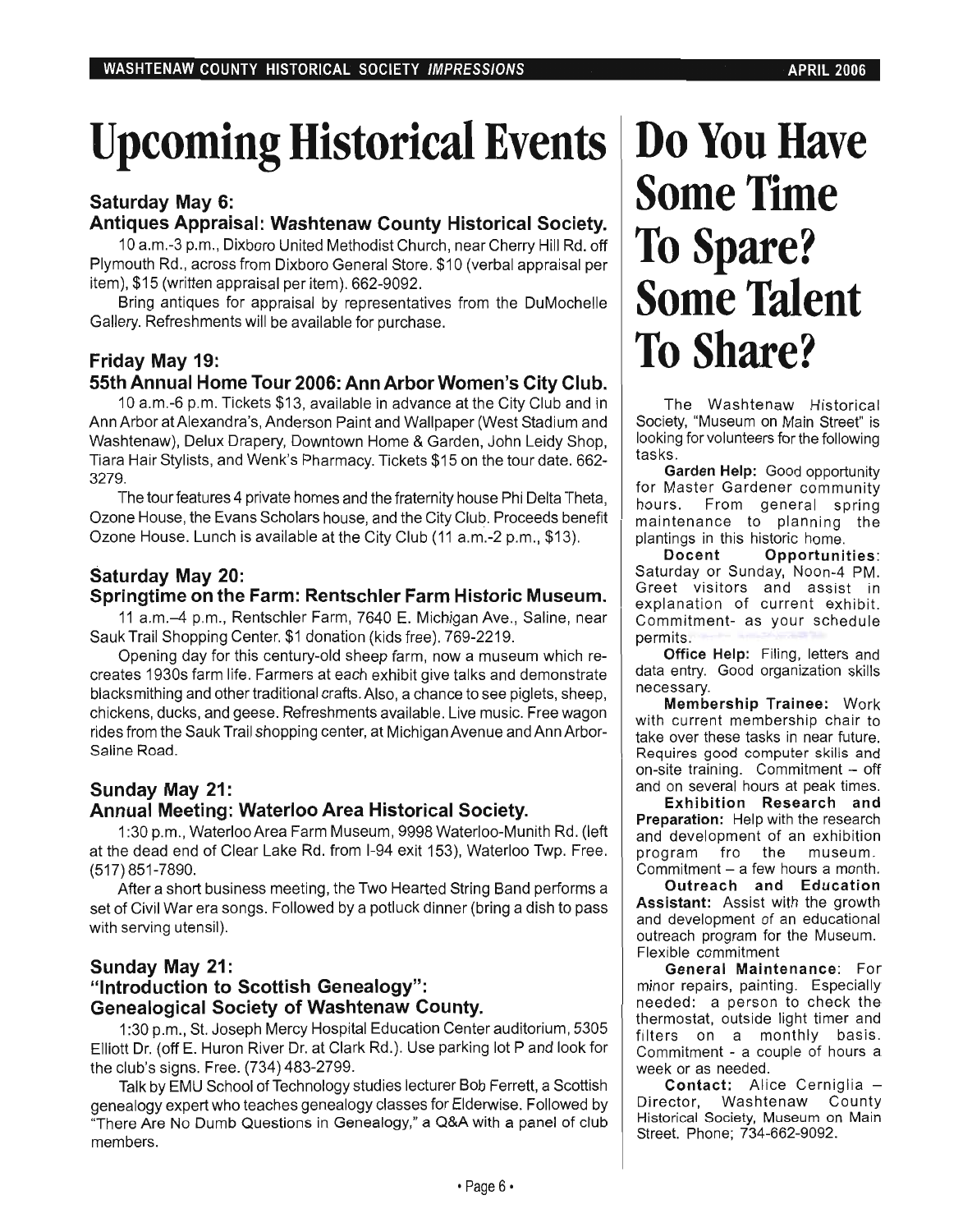# Family Tree **- Suitable for** Framing

Ideal for Baby  $\overline{X}$ : for a baby shower; for displaying grandchild(ren) ancestors

## Geneology Fundraising Project Workbook

The workbook contains forms relating to the client's family and two basic genealogy books. The client will fill out the information for each member of the family to the great-grandparents. A focus will center on either the client/children/ grandchildren and the siblings of the focus person(s). The starting point will the pedigree page on which the client will record the names of the ancestors as a guide. The next step is to fill in the name, birth (where/when), marriage (where/when), death (where/when) and where buried of both the paternal and maternal branches of the focus person(s).

| Then make an appointment |  |
|--------------------------|--|
| to come to the           |  |

Museum on Main Street, 500 N Main at Beakes Street Ann Arbor, Michigan 48104

(734) 223-8357 eMail: popowalt583@comcast.net

The client will come to the museum to work with Pauline Walters to read the information as it is entered into genealogy software. The more complete the information supplied, the nicer the family tree will be.

For those not in the immediate Washtenaw County area, arrangements can be made to supply the information for input via the mail, with arrangements for phone consultation.

COST: \$1 5 for the workbook which will be returned to client with copies of the family tree, 8.5 x 11 inches and 11 x 17 inches, each suitable for framing plus a disk with the genealogy material. Plus an additional fee, payable to the Washtenaw County Historical Society, of \$25 per hour for the time spent at the Museum on Main Street on the consultation. Additional printouts can be arranged.

The consultation will consist of material supplied by the client. Any research necessary will be directed to: www.gswc@aol.com / www.hvcn.org/info/gswc/ the Genealogical Society of Washtenaw County.



## Pedigree Charts